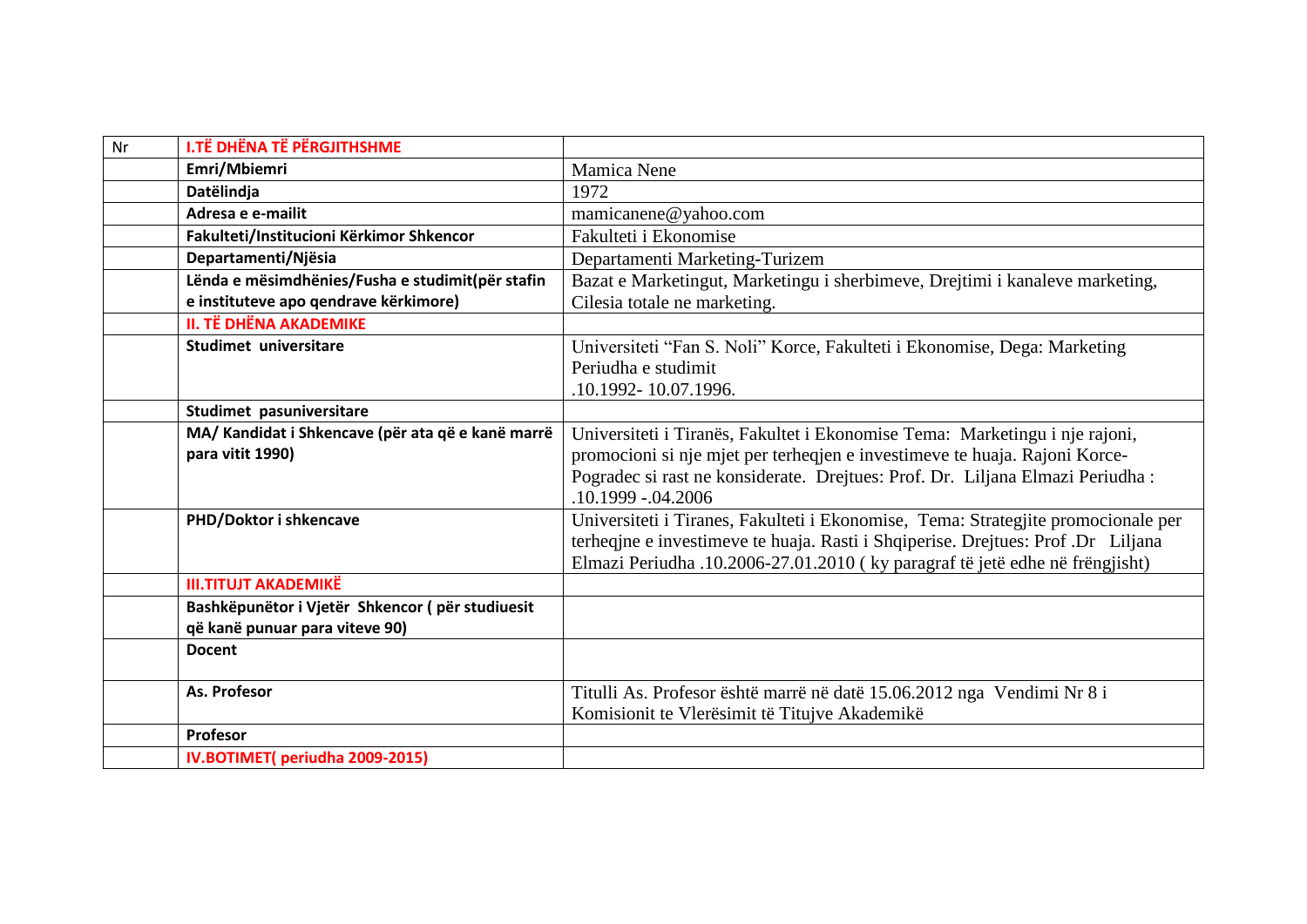| 1. Monografi shkencore(si autor dhe me                                               | NENE MAMICA (Mars 2012) "Strategies for attracting FDI in Albania. FDI in                                                                                                                                                       |
|--------------------------------------------------------------------------------------|---------------------------------------------------------------------------------------------------------------------------------------------------------------------------------------------------------------------------------|
| bashkëautor) brenda dhe jashtë vendit                                                | Albania during transition period and their trend for the future" LAP Lambert                                                                                                                                                    |
|                                                                                      | Academic Publishing Gmb H&Co. KG Germany www.lap-publishing.com ISBN                                                                                                                                                            |
|                                                                                      | 978-3-8484-4724-4 PROJECT 48054                                                                                                                                                                                                 |
|                                                                                      | Faqe 1-86                                                                                                                                                                                                                       |
| Artikuj në revista dhe periodike shkencorë brenda<br>vendit(shqip dhe gjuhë të huaj) |                                                                                                                                                                                                                                 |
| Artikuj dhe periodike në revista shkencorë jashtë<br>vendit                          | NENE MAMICA (2010)Tourist Investment in Albania Korca Region The case of<br>Korca"                                                                                                                                              |
|                                                                                      | Journal For Theory and Practice of the Hotel Industry Volume 10 number 13-14<br>year 6 ISSN 1451-5113, Beograd Bord Editorial fage 608-613                                                                                      |
|                                                                                      | NENE MAMICA (2010)"Determing Factors of Foreign Direct Investment in<br>Albania" Scientific Annals of the "Alexandru Ioan Cuza University of Iasi Ecomic<br>Sciences Section Vol LVII ISSN 0379-7864 faqe 369-389               |
|                                                                                      | NENE MAMICA (2011)" Foreign direct investment in Albania. A study on<br>investors motivation ".European Scientific Journal 2011 June ISSN 1857-7431. Vol<br>18. Magedoni Bord Editorial fage 40-47                              |
|                                                                                      | NENE MAMICA (2011)"Financial incentives and their impact for attracting FDI<br>Survey with Foreign Investitures In Albania" Journal of Knowledge Management,                                                                    |
|                                                                                      | Economics and Information Tecnology ISSN 2069-5934 ScientificPaper.org Issue<br>7, December 15, 2011 Journal of Knowledge Management, Economics and<br>Information Tecnology Issue 7 is published periodically with ISSN as ISI |
|                                                                                      | Thomson requirements faqe 1-14                                                                                                                                                                                                  |
|                                                                                      | NENE MAMICA (2011)"Influence of Location demanders(cultural and                                                                                                                                                                 |
|                                                                                      | geographical vicinity) in attracting the Foreign Direct Investment in Balkan<br>Region Albania as a case study" Contemporary Marketing Review Vol.1(10)                                                                         |
|                                                                                      | december, 2011<br>ISSN:<br>2047-041X<br>pp01-08,<br>Available<br>online<br>at                                                                                                                                                   |
|                                                                                      | http://www.businessjournalz.org/cmr UK Chapter, Germany Chapter, Indian                                                                                                                                                         |
|                                                                                      | Chapter Bord Editorial faqe1-8<br>NENE MAMICA<br>(2011) "Important-Performance Analysis as a tool in                                                                                                                            |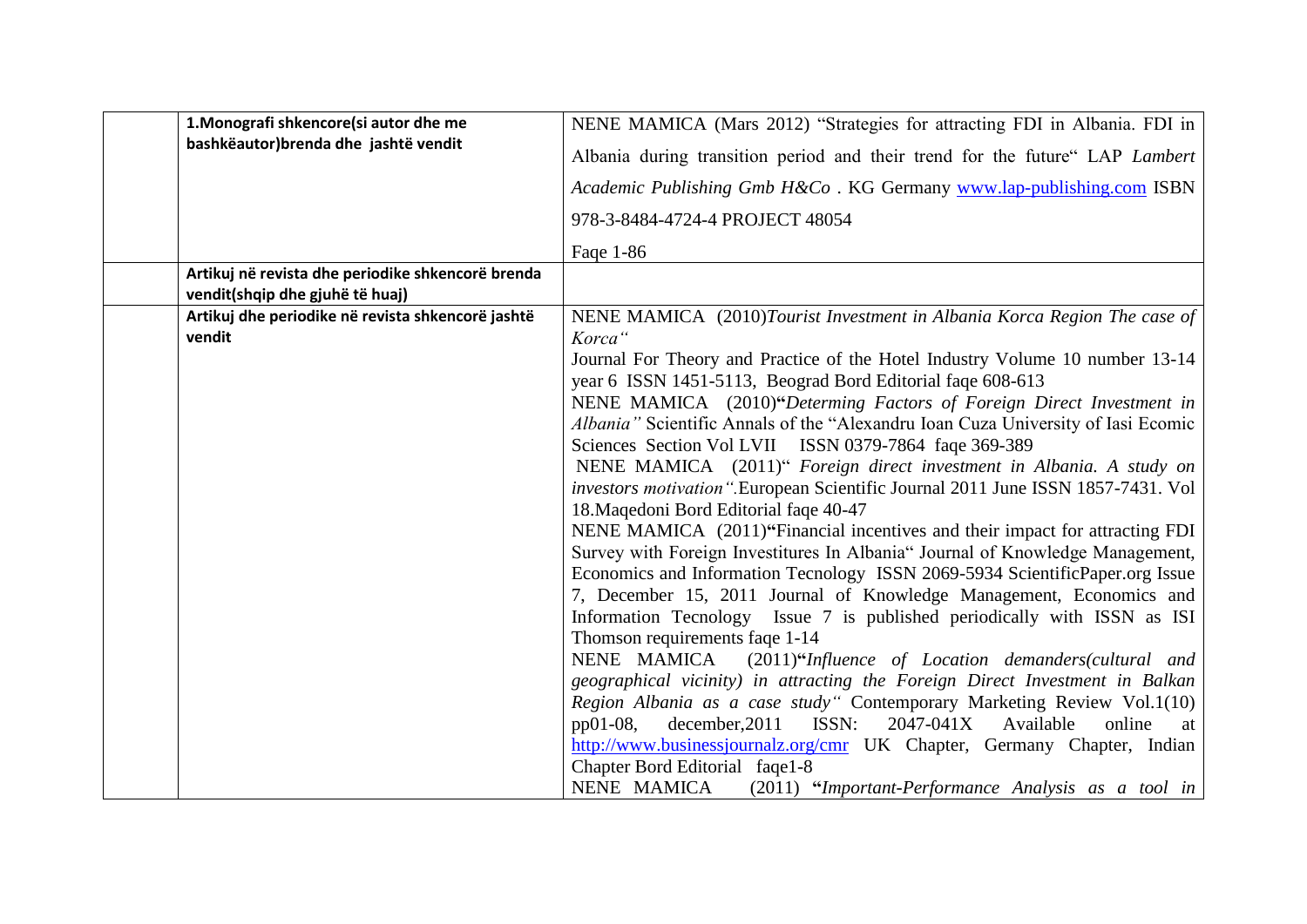|                                                                                                | destination marketing" Revista De Turism, FaktorImpakti B+ Category (Journal<br>classified by CNCSIS (National Council of Scientific research of High Education)e<br>indeksuar ne Repec etj, Nr 11/2011; Rumani Bord Editorial faqe 14-20<br>NENE MAMICA "Importance of human resources training in the hospitality<br>industry"- Journal "Economics and Management" nr 2/2011, ISSN: 1312-594 X,<br>Blagoevgrad, Bullgaria Bord Editorial |
|------------------------------------------------------------------------------------------------|--------------------------------------------------------------------------------------------------------------------------------------------------------------------------------------------------------------------------------------------------------------------------------------------------------------------------------------------------------------------------------------------------------------------------------------------|
|                                                                                                | NENE MAMICA (2010) "Analysis of tourist's motivation as a possibility for<br>sustainability". International Journal of Mangement Cases Volume 12 Issue 2                                                                                                                                                                                                                                                                                   |
|                                                                                                | ISSN 1741-6264 April 2010. Access Press UK Bord Editorial faqe 91-99                                                                                                                                                                                                                                                                                                                                                                       |
| <b>V.PJESËMARRJENË AKTIVITETE SHKENCORE</b><br>(KOMBËTARE & NDËRKOMBËTARE)                     |                                                                                                                                                                                                                                                                                                                                                                                                                                            |
| Pjesëmarrje me referim në aktivitete shkencore                                                 |                                                                                                                                                                                                                                                                                                                                                                                                                                            |
| kombëtare (seminare, kongrese, konferenca)<br>Pjesëmarrje si moderator në aktivitete shkencore |                                                                                                                                                                                                                                                                                                                                                                                                                                            |
| kombëtare (seminare, kongrese, konferenca)                                                     |                                                                                                                                                                                                                                                                                                                                                                                                                                            |
| Pjesëmarrje në aktivitete shkencore kombëtare                                                  |                                                                                                                                                                                                                                                                                                                                                                                                                                            |
| (seminare, kongrese, konferenca) si Drejtues                                                   |                                                                                                                                                                                                                                                                                                                                                                                                                                            |
| shkencor ose anëtar i Bordit Drejtues                                                          |                                                                                                                                                                                                                                                                                                                                                                                                                                            |
| Pjesëmarrje me referim në aktivite shkencore<br>ndërkombëtare (seminare, kongrese, konferenca) | NENE MAMICA: ," Structure of tourist market and the model of investment in<br>Albania"                                                                                                                                                                                                                                                                                                                                                     |
|                                                                                                | International conference "The influence of Global Economic Recension on<br>Tourism" organizuar nga Universiteti"St. Klement Ohridski-Bitola, Maqedonia,<br>Tirazhi 200 kopje Qershor 2009                                                                                                                                                                                                                                                  |
|                                                                                                | NENE MAMICA " Impact of economic crises to foreign investment in garment<br>sector".                                                                                                                                                                                                                                                                                                                                                       |
|                                                                                                | Korca Region as a case study". Pjesëmarrje në Takimin e katërtvjetor të Institutit<br>Alb                                                                                                                                                                                                                                                                                                                                                  |
|                                                                                                | Shkenca 2009, organizuar ne Tetovë "Studiuesit shqiptarë në rrjedhat e shkencës<br>botërore" Shtator 2009                                                                                                                                                                                                                                                                                                                                  |
|                                                                                                | NENE MAMICA<br>Analysis of tourist's motivation as a possibility for                                                                                                                                                                                                                                                                                                                                                                       |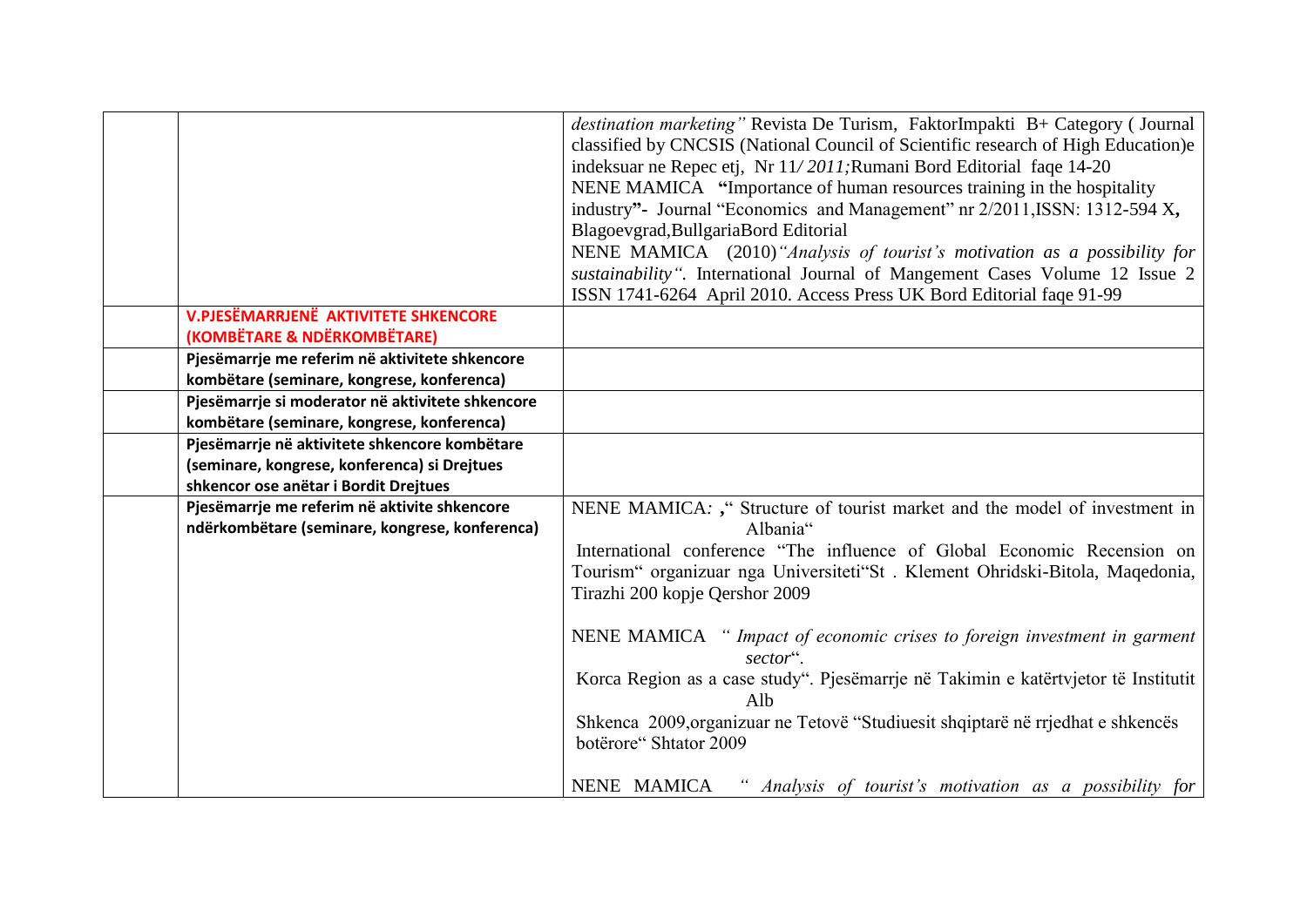|  | sustainability".                                                                        |
|--|-----------------------------------------------------------------------------------------|
|  | 7 <sup>TH</sup> Circle Conference for Consumer Behaviour and Retailing ResearchEstoril  |
|  | Higher                                                                                  |
|  | Institute for Tourism and Hotel Studies (ESHTE) Portugal 7-9 Prill 2010                 |
|  |                                                                                         |
|  | NENE MAMICA "Tourist Investment in Albania Korca Region The case of                     |
|  | Korca" Fourth International Bennial Congress HotelPlanBelgrade, Serbia, punimi          |
|  | Congres Proceedings ISSN 1451-5113 23-29 Prill 2010"                                    |
|  |                                                                                         |
|  | NENE MAMICA "Globalization and orientation challenges towards exports                   |
|  | companies of Korca Region (Albania) facing this challenge". $2nd$ International         |
|  | Scientific Conference "Economy Policy and EU Integration" Universiteti                  |
|  | "Aleksandër Moisiu" Durrës, Proceedings book ISBN 978-99956-818-7-6 Qershor             |
|  | 2010                                                                                    |
|  | NENE MAMICA "Influence of Location demanders(cultural and geographical                  |
|  | vicinity) in attracting the foreign direct investment in Albania". International        |
|  | Conference " European Conference of the Association for Borderlands                     |
|  | Studies "Veria Greece, " Proceedings of the 2010 European Conference of the             |
|  | Association For Borderlands Studies ISBN 9781463564216 Shtator 2010                     |
|  | NENE MAMICA "The impact of political stability and attracting FDI. Survey               |
|  | with foreign investitors in Albania" International Scientific Conference on South       |
|  | Eastern Part of Albania for the possibilities and Challenges of Albania and Western     |
|  | Balkan Countries towards the Integration Processes, Univerisiteti "Fan S. Noli"         |
|  | Korçë, "Proceedings Journal Proceedings Book ISBN 978-99956-98-13-3 Tetor               |
|  | 2010 faqe 105-116                                                                       |
|  | NENE MAMICA " Role of Promotion Agency in attracting FDI" 2 <sup>nd</sup>               |
|  | International Scientific Conference "Insight in Finance, Economics and Business         |
|  | Research and the Challenges of the New Millennium Universiteti i                        |
|  | Vlorës "Proceedings book ISBN 978-9928-105-87-5 Qershor 2011                            |
|  | NENE MAMICA "Analysis of consumer's profile as an important tool for tourism            |
|  | development" International Conference 6 <sup>th</sup> Annual Conference of the Albanian |
|  | Institute of Sociology (AIS) Tirana " Proceedings abstract ISBN 978-9928-4000-          |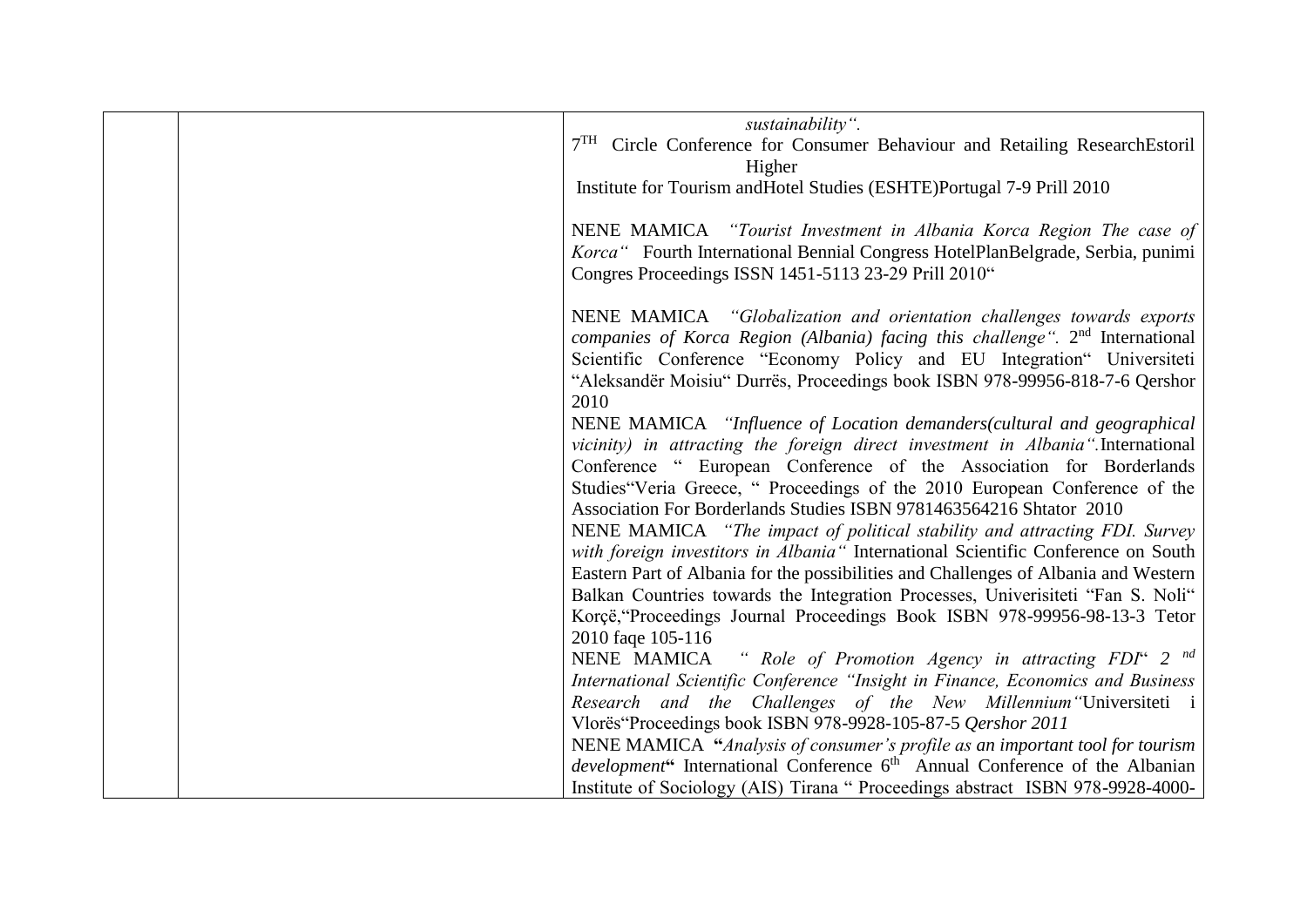|                                                   | 2-4 Nëntor 2011                                                                                 |
|---------------------------------------------------|-------------------------------------------------------------------------------------------------|
|                                                   | "Use of Regional Logo As a Means for Achieving Competitive Advantages                           |
|                                                   | International Conference "Economics Science and Practice" (Chita, Rusi)ISBN                     |
|                                                   | 978-5-905483-04-2<br>330<br>UDC<br><b>BBK</b><br>65<br>E40<br>Proceedings<br>$\sigma f$         |
|                                                   | Intern.zaoch.researcher.conference (Chita, February 2012)./Ed.Ed. Mr. Akhmetov.-                |
|                                                   | Chita: Publisher Yound Scientist, 2012. -210p. Shkurt 2012                                      |
|                                                   | http://www.moluch.ru/conf/ecn/archive/14/1854                                                   |
|                                                   | NENE MAMICA "Electronics channels of service delivery. Case study hotel                         |
|                                                   | <i>industry in Albania</i> "Ninth International Conference "Challenges to contemporary          |
|                                                   | economics" International Business School Botevgrad " Teaching, learning and                     |
|                                                   | quality of higher education" Bullgari Qershor 2012                                              |
|                                                   |                                                                                                 |
|                                                   | NENE MAMICA "Evaluation of tourist potential of mountain areas in Korca                         |
|                                                   | region from the rural families viewpoint", The College of Hotel Management,                     |
|                                                   | Belgrade, Serbia 28-29 the Fifth International Biennial Congress "Contemporary                  |
|                                                   | Trends in the hospitality Industry. Nentor 2013                                                 |
|                                                   | "Analysis of factors affecting the increase of effectiveness of promotion investment            |
|                                                   | <i>agency</i> " The 1 <sup>st</sup> International global virtual conference workshop 8-12 april |
|                                                   | 2013 ISBN 978-80-554-06779-4, pages 317, 250 copies                                             |
|                                                   | NENE MAMICA "Institucions and policies of international trade. Albanian                         |
|                                                   | participation in international developments "International Scientific conference                |
|                                                   | Scientific challenges for susteinnable development. September 19-20 2014, Struga                |
|                                                   | Macedonia.                                                                                      |
|                                                   | NENE MAMICA "Viral Marketing and its effects on consumers buying process"                       |
|                                                   | The 3 <sup>rd</sup> International conference on research and education-challenges towards the   |
|                                                   | future. ICRAE 2015 Shkodra 23-14 october 2015. ISSN 2308-0825                                   |
|                                                   |                                                                                                 |
| Pjesëmarrje si moderator në aktivitete shkencore  | International Scientific Conference on South Eastern Part of Albania for the                    |
| ndërkombëtare (seminare, kongrese, konferenca)    | possibilities and Challenges of Albania and Western Balkan Countries towards the                |
|                                                   | Integration Processes, Univerisiteti "Fan S. Noli" Korçë, "Tetor 2010                           |
| Pjesëmarrje në aktivitete shkencore               | International Scientific Conference on South Eastern Part of Albania for the                    |
| ndërkombëtare (seminare, kongrese, konferenca) si | possibilities and Challenges of Albania and Western Balkan Countries towards the                |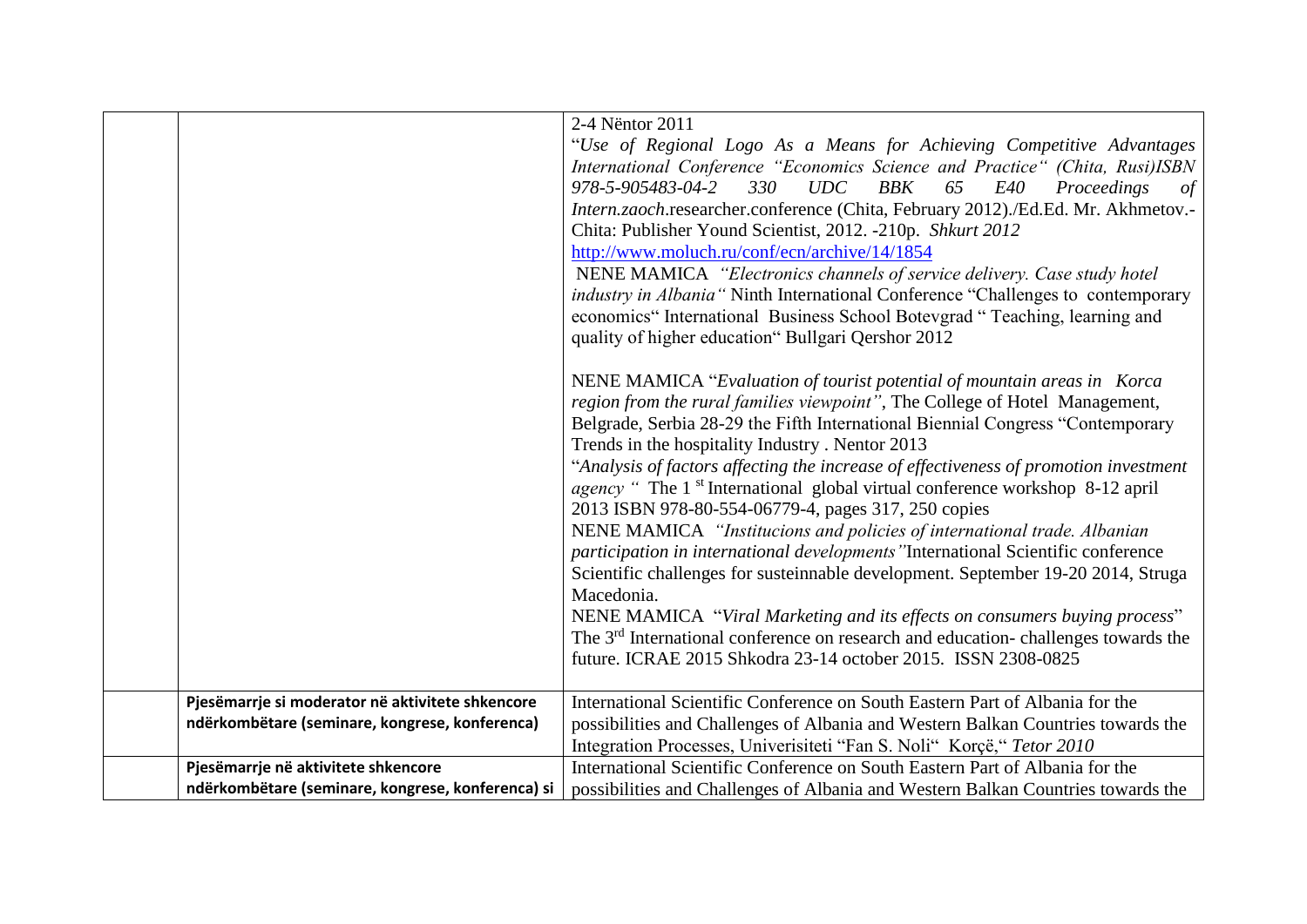| Drejtues shkencor ose anetar i bordit drejtues                             | Integration Processes, Univerisiteti "Fan S. Noli" Korçë, "Tetor 2010               |
|----------------------------------------------------------------------------|-------------------------------------------------------------------------------------|
| VI.PJESËMARRJA NË PROJEKTE KËRKIMORE-                                      |                                                                                     |
| <b>SHKENCORE (KOMBËTARE E NDËRKOMBËTARE</b>                                |                                                                                     |
| Pjesëmarrja në Projekte Kombëtare                                          | Projekti: Kontributi shkencor i Fakultetit Ekonomik dhe rritja e aksesit të         |
|                                                                            | "produktit final" në tregun e punës".                                               |
|                                                                            | Pozicioni: Drejtues projekti.                                                       |
|                                                                            | Financuesi: Propozuar si pjesë e Projektit "Cilësi dhe Barazi në Arsim " për        |
|                                                                            | Institucionet Publike të Arsimit të Lartë për pajisje laboratorësh kërkimor e       |
|                                                                            | didaktikë për vitin 2012                                                            |
|                                                                            | Periudha: Qershor - Nëntor 2014                                                     |
|                                                                            | Rezultati (botime, konferenca): Hartimi dhe publikimi i buletinit shkencor te       |
|                                                                            | Phd Simpozium (nr i kopjeve 70 formati $A_4$ )                                      |
|                                                                            | Hartimi dhe publikimi i Praktikumit te pajisjeve te barit dhe restorantit (nr i     |
|                                                                            | kopjeve 100)                                                                        |
|                                                                            | Hartimi i pyetesoreve, printimi dhe analizimi (20 rubrika, nr. i kopjeve 100)       |
|                                                                            | Sherbime trajnimi per bizneset e industrise se mikpritjes (Kohezgjatja 2 here nga 5 |
|                                                                            | dite)                                                                               |
|                                                                            |                                                                                     |
| Pjesëmarrja në Projekte Ndërkombëtare                                      |                                                                                     |
|                                                                            |                                                                                     |
| <b>VII.EKSPERIENCA TËMOBILITETIT NDËRKOMBËTAR</b>                          |                                                                                     |
| <b>SI KËRKUES SHKENCOR</b>                                                 |                                                                                     |
|                                                                            |                                                                                     |
| <b>VIII.PJESËMARRJE SI ANËTAR I BORDIT EDITORIAL</b>                       |                                                                                     |
| NË REVISTAVE SHKENCORE (KOMBËTARE &                                        |                                                                                     |
| <b>NDËRKOMBËTARE)</b>                                                      |                                                                                     |
| IX.ÇMIME KOMBËTARE/NDËRKOMBËTARE PËR                                       |                                                                                     |
| PUNËN KËRKIMORE SHKENCORE, PATENTA TË                                      |                                                                                     |
| REGJISTRUARA BRENDA OSE JASHTË VENDIT                                      |                                                                                     |
| Çmime kombëtare për punën kërkimore-shkencore<br>(autor dhe me bashkautor) |                                                                                     |
|                                                                            |                                                                                     |
| Çmime ndërkombëtare për punën kërkimore-                                   |                                                                                     |